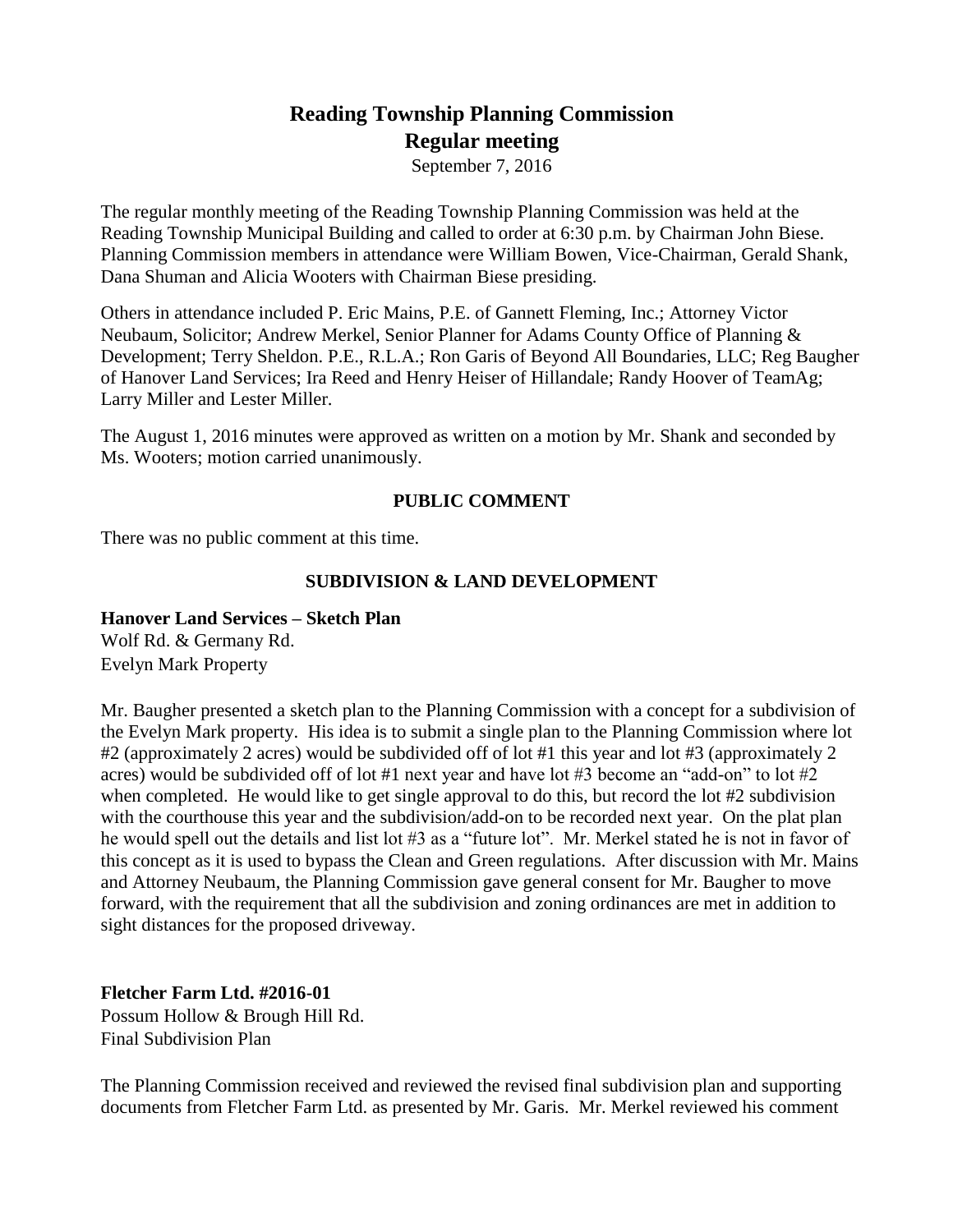letter and requested input from Attorney Neubaum regarding page 2, points 1 & 2. After reviewing the comments, Attorney Neubaum stated those two issues are of no concern and the plan can move forward. Mr. Mains reviewed his comment letter from August 22, 2016 and stated all conditions are met with the exception of the signatures and seals. The Planning Commission also discussed the issue of a lot merger agreement. With no additional comments, the Planning Commission reviewed the issues that remain unresolved and the following conditions need to be finalized:

- 1. §22-304.A(16) & §22-306.A(27) The owner shall sign the plan prior to approval by the Township. All plans must have original signatures, seals and notarization. As a reminder, all sheets being recorded must include a separate signature block for the Board of Supervisors to sign.
- 2. §22-308.D Requires a lot merger agreement indicating both parcels shall be considered as one single tract for the purpose of subdivision. Attorney Neubaum stated that a fully executed legal document drafted by an attorney showing the conveyance of a single deed may be presented to the Board of Supervisors as an alternate option for review and consideration.

The Planning Commission reviewed these items with Mr. Garis who was in attendance at the meeting. On a motion by Mr. Bowen and a second by Ms. Shuman, the Planning Commission has given conditional approval of the final plan for Fletcher Farms Subdivision #2016-01 with the condition the two points listed above are resolved, and has recommended the final plan proceed to the Board of Supervisors for review; motion carried unanimously.

# **Fletcher Farm Ltd. #2016-02**

Germany Road Final Land Development Plan

The Planning Commission received and reviewed the revised final land development plan and supporting documents from Fletcher Farm Ltd. as presented by Mr. Sheldon. Mr. Merkel stated there were no remaining issues from his review letter. Mr. Mains stated that while his review letter references the 8/12/16 plan, a revised plan was received on 8/31/16 which has addressed several issues from his review letter dated 8/22/16 and wants to bring the Planning Commission current. With no additional comments, the Planning Commission reviewed the issues that remain unresolved and the following conditions need to be finalized:

- 1. §22-304.A(16) & §22-306.A(27) The owner shall sign the plan prior to approval by the Township. All plans must have original signatures, seals and notarization. As a reminder, all sheets being recorded must include a separate signature block for the Board of Supervisors to sign.
- 2. §22-306.B(10) The Sewage Planning Module for land development must be approved by the PA Department of Environmental Protection.
- 3. §22-701 A Modification Request Waiver must be presented to the Board of Supervisors for consideration and approval to satisfy the plan scale issue.
- 4. §23-308.I & §23-401.E(24) An NPDES permit must be submitted, reviewed and approved by the Adams County Conservation District and the Department of Environmental Protection. This will satisfy the requirement for an Operation & Maintenance (O&M) Agreement, as the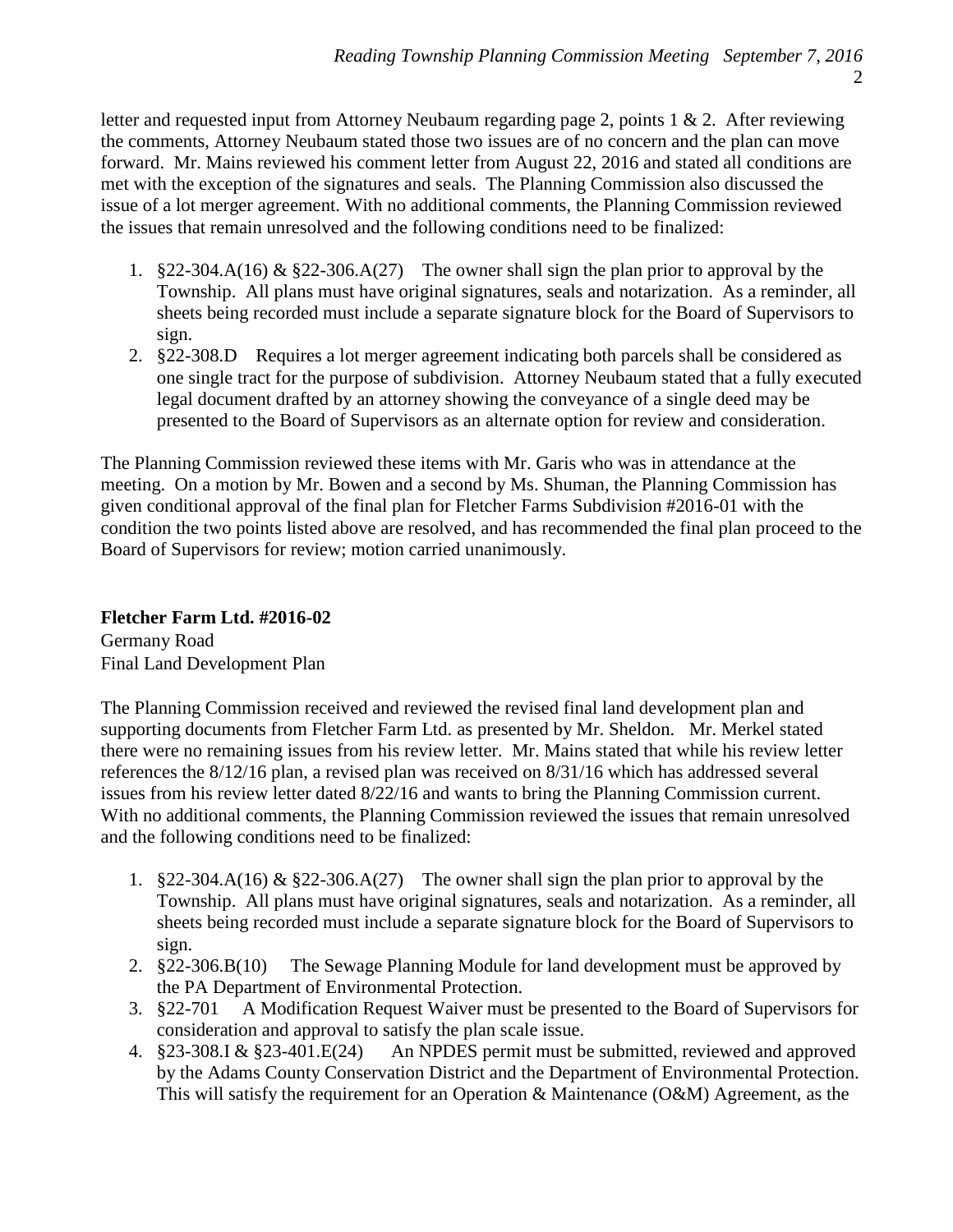PA Department of Environmental Protection template for an O&M will be used as part of the permit closure (termination) procedure.

5. §22-516 & §23-503 A Public Improvement Bond/Surety in the amount of \$28,423.45 must be provided to the Township to ensure the completion of the proposed stormwater and erosion Control related facilities and control measures.

The Planning Commission reviewed these items with Mr. Sheldon who was in attendance at the meeting. On a motion by Mr. Bowen and a second by Mr. Shank, the Planning Commission has given conditional approval of the final plan for Fletcher Farms Land Development #2016-02 with the condition the five points listed above are resolved, and has recommended the final plan proceed to the Board of Supervisors for review; motion carried unanimously.

## **Larry/Lester Miller #2016-03**

Carlisle Pike Preliminary/Final Land Development

The Planning Commission received and reviewed the land development plan application, plat plan, and other supporting documents from Larry & Lester Miller as presented by Mr. Hoover. The Planning Commission received comment review reports from Mr. Merkel and Mr. Mains and heard their updates on the proposed plan. Due to the number of outstanding issues that need updated and the need for a revised plat plan that will address these issues, Mr. Shank made a motion to table the plan. Ms. Wooters seconded the motion; motion carried unanimously.

The Planning Commission received a Modification Request Waiver from Larry & Lester Miller requesting to proceed immediately to the final plan. On a motion by Mr. Shank and a second by Ms. Wooters, the Planning Commission has given approval for the Modification Request Waiver to proceed to the Board of Supervisors for consideration; motion carried unanimously.

## **ZONING HEARING**

No agenda items for this month.

## **MISCELLANEOUS**

Garry Wilt, administrative assistant, gave an update to the Planning Commission on the preliminary land development plan for Hillandale Farms (#2015-09). The final conditions for the plan are almost complete, simply a matter of waiting for the Adams County Court House, Recorder of Deeds Office to return to the Township the recorded Operation & Maintenance Agreement. The final step will be obtaining signatures from the Planning Commission and Board of Supervisors. Hillandale Farms is planning on moving directly into the final land development plan at the October Planning Commission meeting. Mr. Reed and Mr. Heiser asked if there were any other major concerns that may delay the plan. At this time the Planning Commission is unaware of any major conditions that may be an issue. Hillandale is aware of the plan submission requirements and deadlines for the October meeting in accordance with §22-305.A. and Mr. Hoover will submit the required documents.